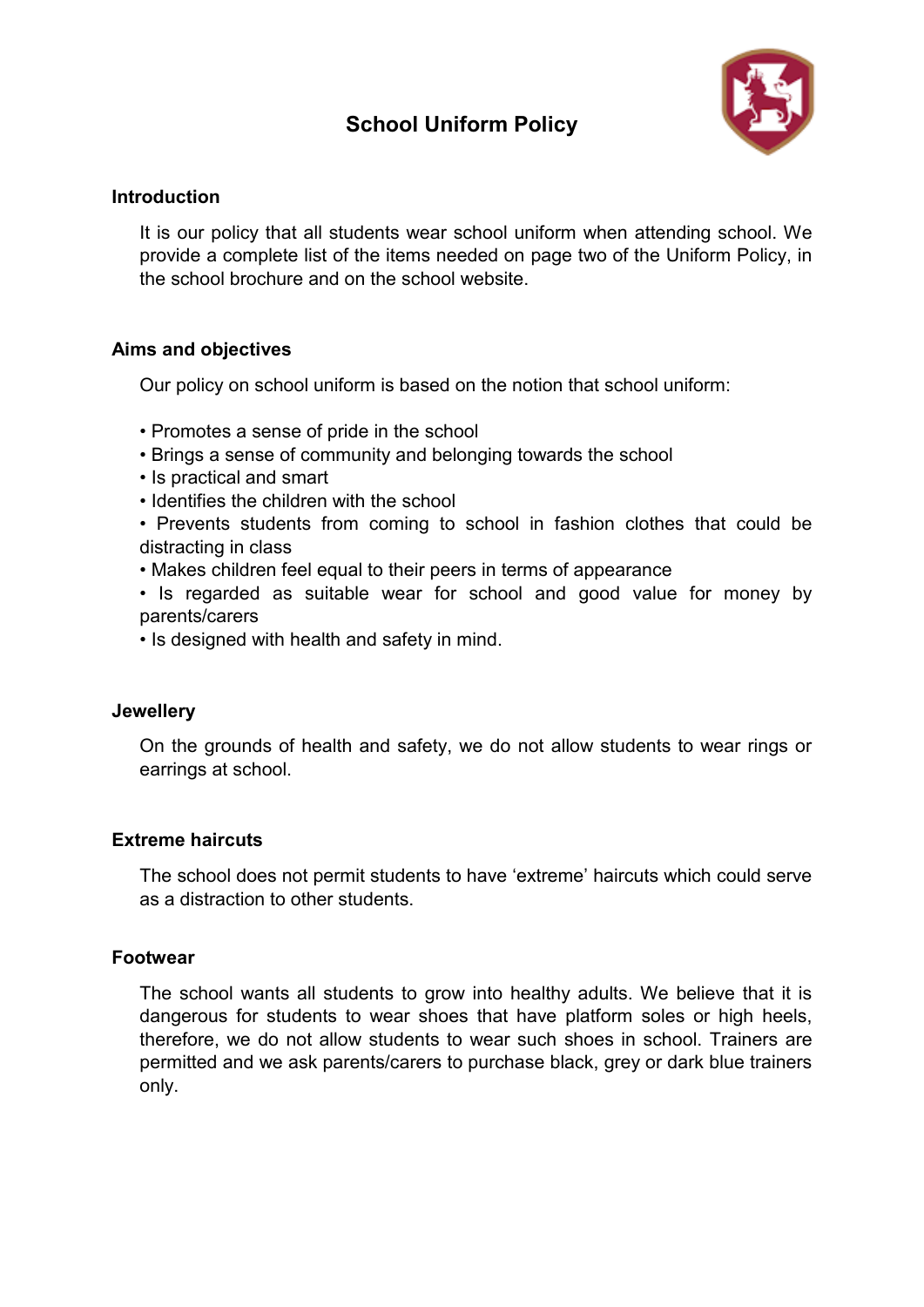## **The role of parents/carers**

We ask all parents and carers to support the school uniform policy. We believe that parents and carers have a duty to send their children to school correctly dressed and ready for their daily schoolwork. One of the responsibilities of parents and carers is to ensure that their child has the correct uniform and that it is clean and in good repair.

## **Uniform**

The School Uniform is:

### Boys

Black trousers or plain black tracksuit or cargo bottoms (small logos are acceptable)

Hollis Academy white polo shirt or plain white polo shirt Hollis Academy jumper or plain black jumper (optional)

### **Girls**

Black trousers, plain black tracksuit or cargo bottoms (small logos are acceptable) or a skirt Hollis Academy white polo shirt or plain white polo shirt

Hollis Academy jumper or plain black jumper (optional)

**Please note: If there are issues funding your child's school uniform, please contact the Principal and a meeting will be arranged.**

# **Protocol when students attend school wearing clothing that is not in line with the Uniform Policy**

**Day 1 –** The form tutor or teaching assistant will contact the student's home during morning tutor time and request that parents/carers ensure that their child attends school the following day in the correct uniform. The call must be logged on SIMs stating 'day 1' and giving a brief outline of the conversation. It is important that the form tutor or teaching assistant explains to the parents/carers that we would like them to contact school at 08:00 and inform the office of the reason their child is not in the correct uniform.

**Day 2 –** In the event that the student has attended school on the second consecutive day wearing incorrect school uniform, a member of SLT will call home to inform parents/carers that their child will be requested to change into uniform that belongs to school. SLT to log this call on SIMs stating 'day 2' and give a brief outline of the conversation.